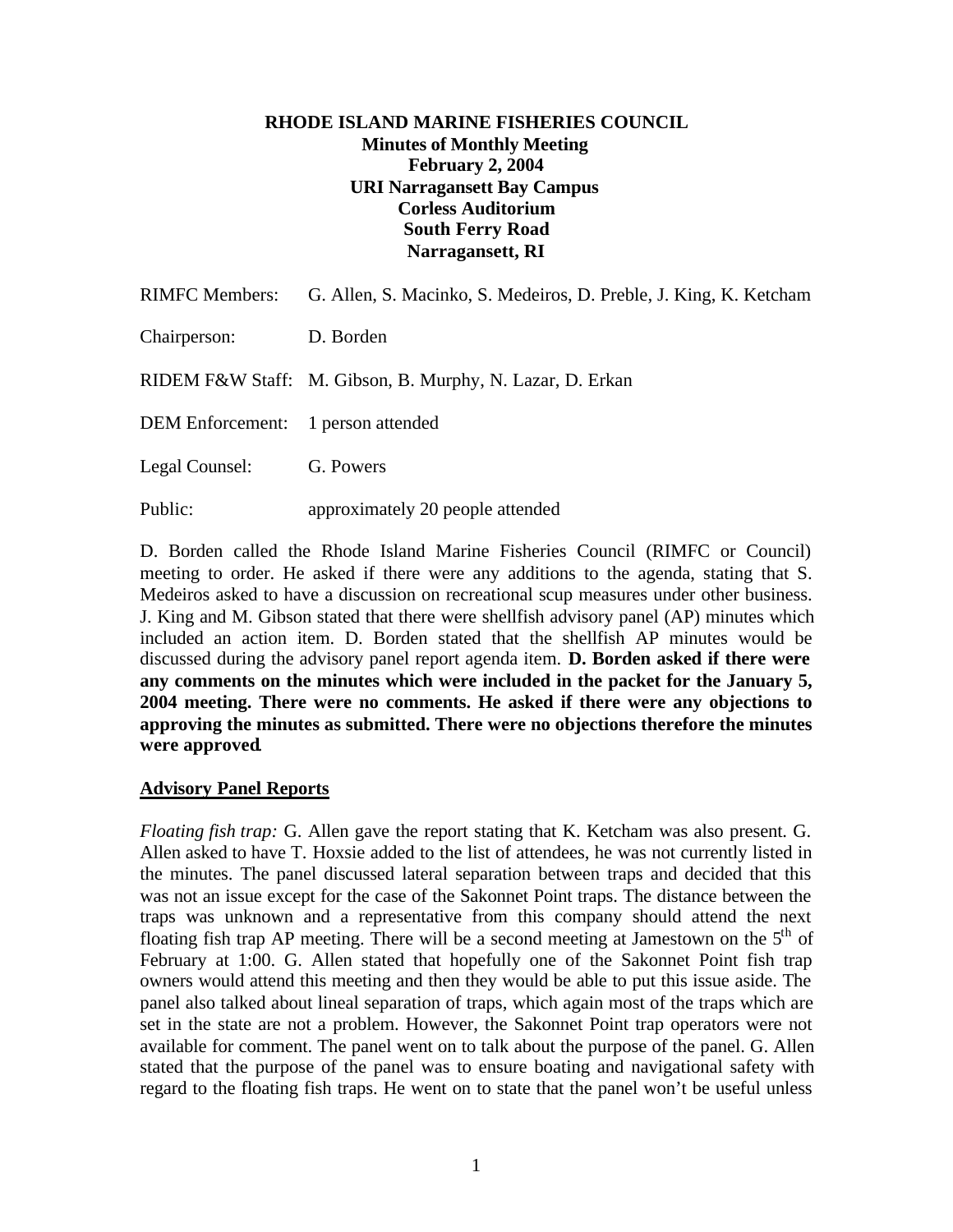the state requires the trap operators to identify which traps will be occupied for the upcoming season and maps are generated to give out to boaters. License renewals were discussed. The panel stated that a Department of Environmental Management (DEM) requirement in the regulations has a provision to inspect the fish traps and their locations. This should be enforced, it currently is not. At the next meeting that G. Allen had mentioned earlier, the panel would discuss marking the fish traps.

*Winter flounder:* G. Allen gave the report. He stated that the meeting was going to be an informational meeting. On the same day that the panel met, they were informed that legislation was passed which delayed the implementation of amendment (13) and this left what the panel was going to discuss up in the air for the time being. What they were going to discuss was potential reductions which would have to be enacted by the Atlantic States Marine Fisheries Commission (ASMFC) on winter flounder. Only two commercial representatives were present at the meeting. Due to the poor turnout and the legislation which was passed, the panel briefly discussed some alternatives, but did not come up with anything quantitative. G. Allen stated that he would highlight the things the panel talked about. They talked about the R.I. coastal marine life management area, they talked about the "no drag line" in Narragansett Bay (both of which are felt to have little benefit with regard to winter flounder), they talked about mesh size requirements in Narragansett Bay, and (on the recreational side) they discussed fishing in the coastal ponds. G. Allen stated that when D. Borden returns from the next winter flounder technical meeting, the panel would reconvene to revisit all of the areas they had briefly identified as potential problems in Rhode Island.

D. Borden asked M. Gibson to comment on the stock status. M. Gibson said the stock is as it has been for several years, the abundance is low, and there is still residual fishing mortality which is too high to allow rebuilding in the stock.

D. Borden stated that he would not be attending the winter flounder technical meeting but another staff member would. He went on to state that the reason he had wanted a meeting before the ASMFC technical committee meeting was to get ideas from RI's industry to bring to the meeting. D. Borden stated that at the ASMFC level there is great concern about winter flounder stocks in the inshore areas along the coast including Narragansett Bay.

An audience member stated that he felt the meeting notice was not clear about what was going to be discussed and there were no trawler representatives present at the meeting. He hoped that the Council would hold another meeting with a clearer agenda before any decisions were made. D. Borden agreed.

G. Allen stated that one of the problems with developing a plan of action is that due to reporting insufficiencies, it was not known where the fish were coming from when they were being landed. This data would be important to know when developing a plan.

D. Borden commented further on the legislation alluded to earlier in the discussion. He stated that the legislation which had passed delayed implementation of amendment 13. A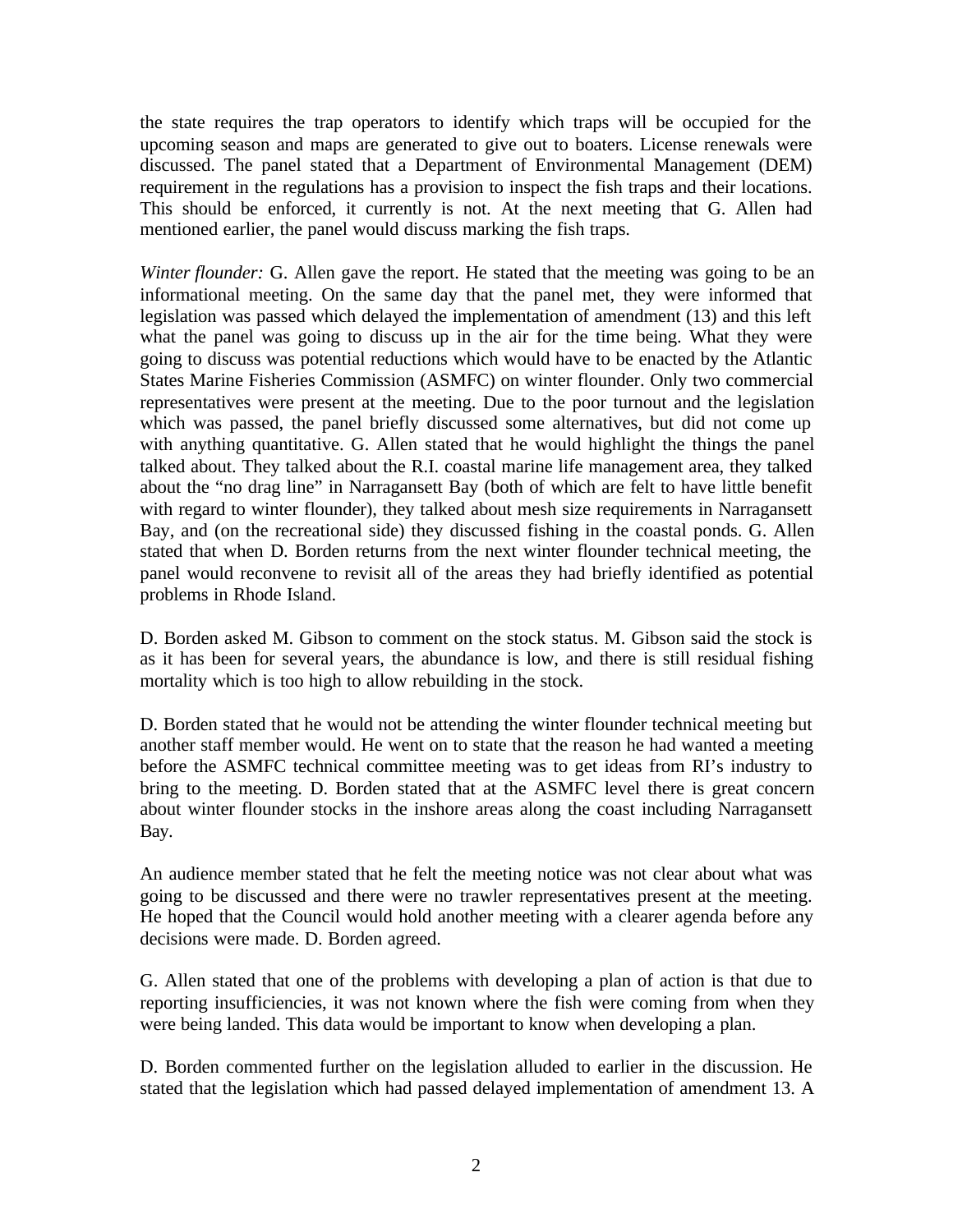second rider to this legislation was submitted and it would most likely pass. This second rider reinstates implementation of amendment 13 which should take place in May.

*Scup/Black Sea Bass/Summer Flounder:* K. Ketcham gave the report. The AP discussed the fish trap regulations first. The AP reviewed the existing regulations and two of the trap companies stated that they would like to remain at status quo for 2004. K. Ketcham presented a proposal at the meeting which was brought to him by three of the other trap representatives. K. Ketcham gave the details of the proposal (see AP minutes for details). The AP decided to bring both proposals forward to the Council. Not noticed in the AP minutes was a proposal to add in a quota trigger to keep the traps from exceeding there limit. D. Borden asked the Council if they would like to take this action item up at the present time. They agreed. G. Pope asked what specifically the quota trigger discussed would be. M. Gibson stated that there is an 80% trigger in the existing regulations where the possession limit will drop from 25,000 to 10,000 pounds. K. Ketcham suggested leaving this quota trigger in for the alternate option. **K. Ketcham made a motion to send both the status quo option and the alternate option to public hearing. J. King seconded the motion.** There was no further discussion. **The Council voted unanimously to approve the motion.**

D. Borden suggested taking up the recreational scup discussion under other business as suggested by S. Medeiros at the beginning of the meeting. The Council agreed

 D. Preble gave the summer flounder recreational AP report. He stated that the main concern was the discards created by the size limits over the past few years and also coming in under the allowable recreational catch in 2003. D. Preble stated that RI would be able to liberalize its catch for next year by 13%. Most people at the AP meeting wanted to take the conservative approach, however, and remain at status quo. A proposal was brought forward at the meeting by F. Blount to allow for an incidental catch after the  $20<sup>th</sup>$  of September which is the usual end date for the recreational fishery. He suggested extending the season until the end of the year with a possession limit of 1 fish. N. Lazar did an analysis and found that this would increase the catch by only 3%, therefore the state would still be 10% under their allowable catch. The AP consensus was to keep the size limit the same but alter the regulations according to the proposal put forward at the meeting (mentioned above). **D. Preble made a motion to bring this proposal to public hearing. The motion was seconded by K. Ketcham.** D. Borden asked for further discussion.

G. Carvalho suggested letting the public know for the public hearing that they could potentially harvest 10% more than what the proposal mentioned allows, the public may want to propose a less conservative management plan. He feels that if the recreational fishery doesn't utilize all of the resource allotted to them they stand to possibly lose it. D. Preble stated that he agreed with those statements. M. Gibson stated that the public hearing has already been noticed but it allows for any number of proposals to be brought forward.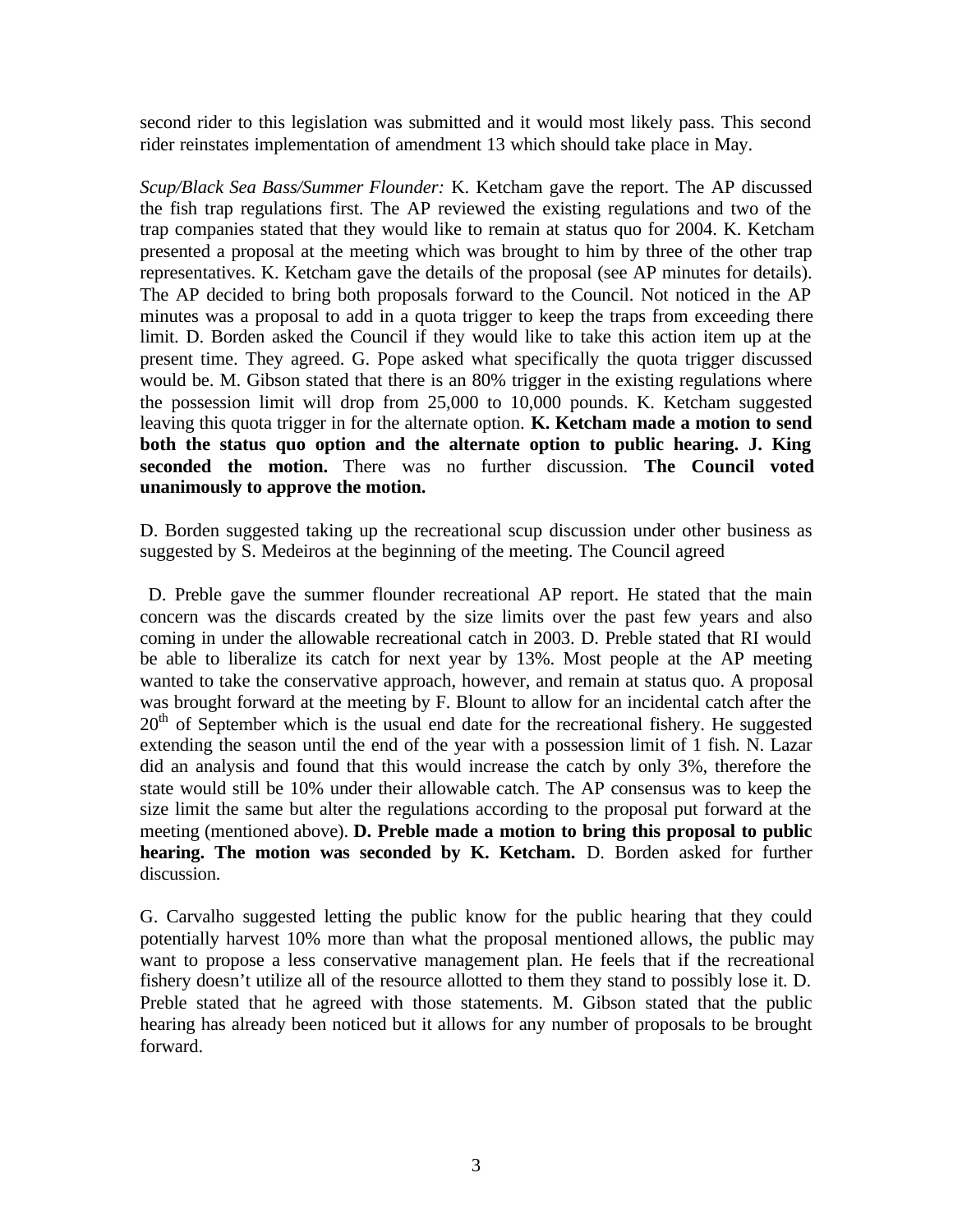G. Pope asked about the size limit. He feels that one of the major complaints of recreational fishermen is that the size limit is higher than what they would like. D. Preble stated that this was brought up but N. Lazar stated that modifying the size limit would have a bigger impact than 13% on the allowable catch.

G. Allen asked M. Gibson to have, for the public hearing, the maximum bag limit for the proposed second part of the summer flounder recreational season. M. Gibson stated that the Division of Fish and Wildlife (DFW) would do that.

An audience member stated that the AP discussed all of these options and were of the opinion that the reduced catch for 2003 was most likely do to inclement weather. If the weather had been better, the panel was of the consensus that the catch would have been at or over the allowable catch for the year, this is why they decide to go with the conservative estimate. **The Council voted unanimously to accept the motion.**

*Shellfish advisory panel:* J. King gave the report. The AP met to talk about spawner sanctuaries and open areas within management areas. J. King gave a synopsis of the areas which the AP wished to open and close (see AP minutes for map). Briefly, the RI Shellfisherman's Association (RISA) initially requested a yearly opening of "High Banks" after the area receives shellfish transplants rather than the current 2-year spawning closure policy for the shellfish management areas. The position of the DFW was to leave transplant closure policy as-is in the absence of hard biological data to support this change. The RISA counter-proposed a partial permanent closure triangle (Spawner Sanctuary). The AP came to the consensus to approve the proposal and bring it forward to the Council. The AP then discussed potentially adding a Bristol shellfish transplant for 2004 and they requested a Providence River dredging project update from the Army Corps of Engineers. D. Borden asked if this needed to go to public hearing. M. Gibson stated that these changes all existed within a management area therefore they did not have to go to public hearing. M. Gibson went on to state that what the Council has is a map with the proposed changes, he suggested allowing the DFW to draft some regulatory language and then bring this back to the Council for comment. M. McGiveney restated his support and the support of RISA for the proposal which was before the Council. **D. Borden asked the Council if there were any objections to having the DFW draft regulatory language which would be brought back before the Council at the March meeting for action. There were no objections.**

# **New Business**

*Distribution of the public hearing summary document:* M. Gibson introduced the document which had been passed out to the Council at the beginning of the meeting. He briefly went down the list of items which were up for public hearing. B. Murphy brought up an issue with the floating fish trap commercial proposals. He stated that addendum X specifies that floating trap fishermen will only be allowed to begin fishing on April 15 on the state quota if the federal quota is exhausted by this date. If the federal quota is not caught by this date, the floating trap fishermen could put their traps in the water on April  $15<sup>th</sup>$ , but they would have to fish at the federal possession limit.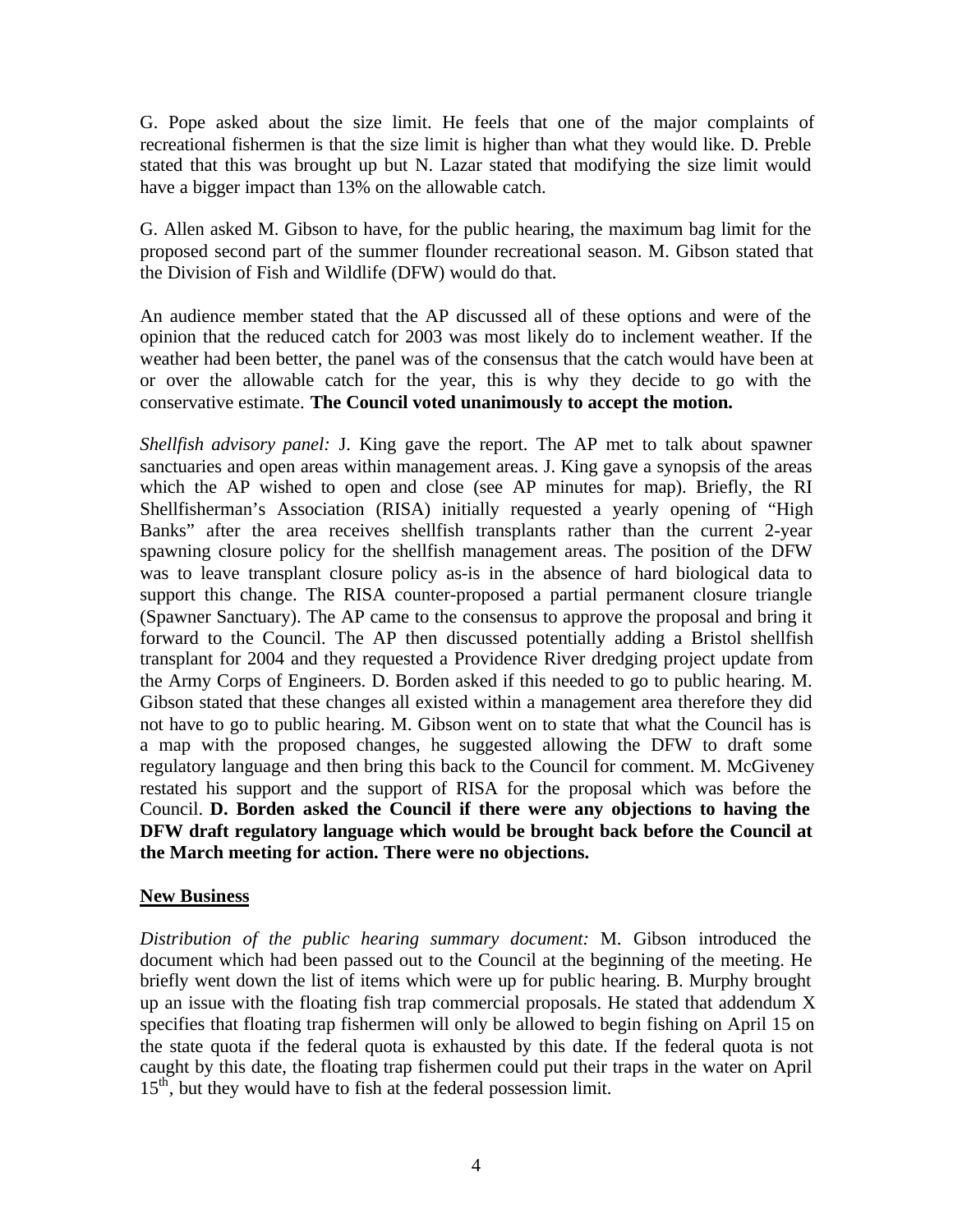R. Boragine stated that the public hearing summary document only documents the fluke aggregate landing regulations which were promulgated by the DFW. He went on to state that at the previous Council meeting, D. Preble made a motion to send all summer flounder proposals back to public hearing. M. Gibson stated that the public hearing summary document only reflects DEMs requirement to follow up an emergency regulation with a public hearing. There was also a technical change which was filed which will be discussed later in the agenda which deals with the motion made at the last Council meeting. D. Borden restated what M. Gibson said.

## **Other Business**

*Update on nominations to Enforcement AP and a request to convene:* S. Medeiros read off the names of the proposed nominees: R. Jackson, G. Carvalho, D. Eagan, K. Thompson, R. Wallis, Ted Platz, and M. McGiveney. S. Medeiros went on to state that he supports the nomination of all of the individuals. **S. Medeiros made a motion to accept all of these individuals for the Enforcement Advisory Panel. G. Allen seconded the motion. There was no further discussion and no objections therefore the motion was approved.**

*Update on Commercial Fishermen's Committee:* M. Gibson stated that at the request of the Council a general solicitation was sent out and the three names listed on the memo were the only responses. The names were M. McGiveney, G. Carvalho, and R. Smith. **K. Ketcham suggested using the idea brought up at the last Council meeting to go to the associations in the state and have them put forward nominees. D. Borden asked if there were any objections to doing what K. Ketcham had suggested. There were none.** D. Borden stated that DFW staff would carry out this task.

**S. Medeiros asked the Council if he could request that the Enforcement Advisory** Panel meet, he had neglected to do this earlier. He stated that the panel would meet to discuss what subjects the panel would be charged with advising the Council on. **There were no objections to this.**

*Update on RIMFC nominations:* D. Borden asked M. Gibson to repeat the nominees for the Council vacancy. M. Gibson stated that the two individuals who came forward were B. Knight and M. Marchetti. D. Borden stated that the process was for the Council to make comments about the nominees but to not take a formal vote. He opened the floor to comments. There were no comments from the Council. D. Borden stated that the two nominees would be forwarded to Providence for the Director to make his recommendation.

#### **Old Business**

*Reschedule July meeting*: B. Murphy stated that due to July 4<sup>th</sup>, a federal holiday, falling on a Sunday, July 5th would be a day off for the state. **The Council decided to move the meeting to Tuesday, July 6th .**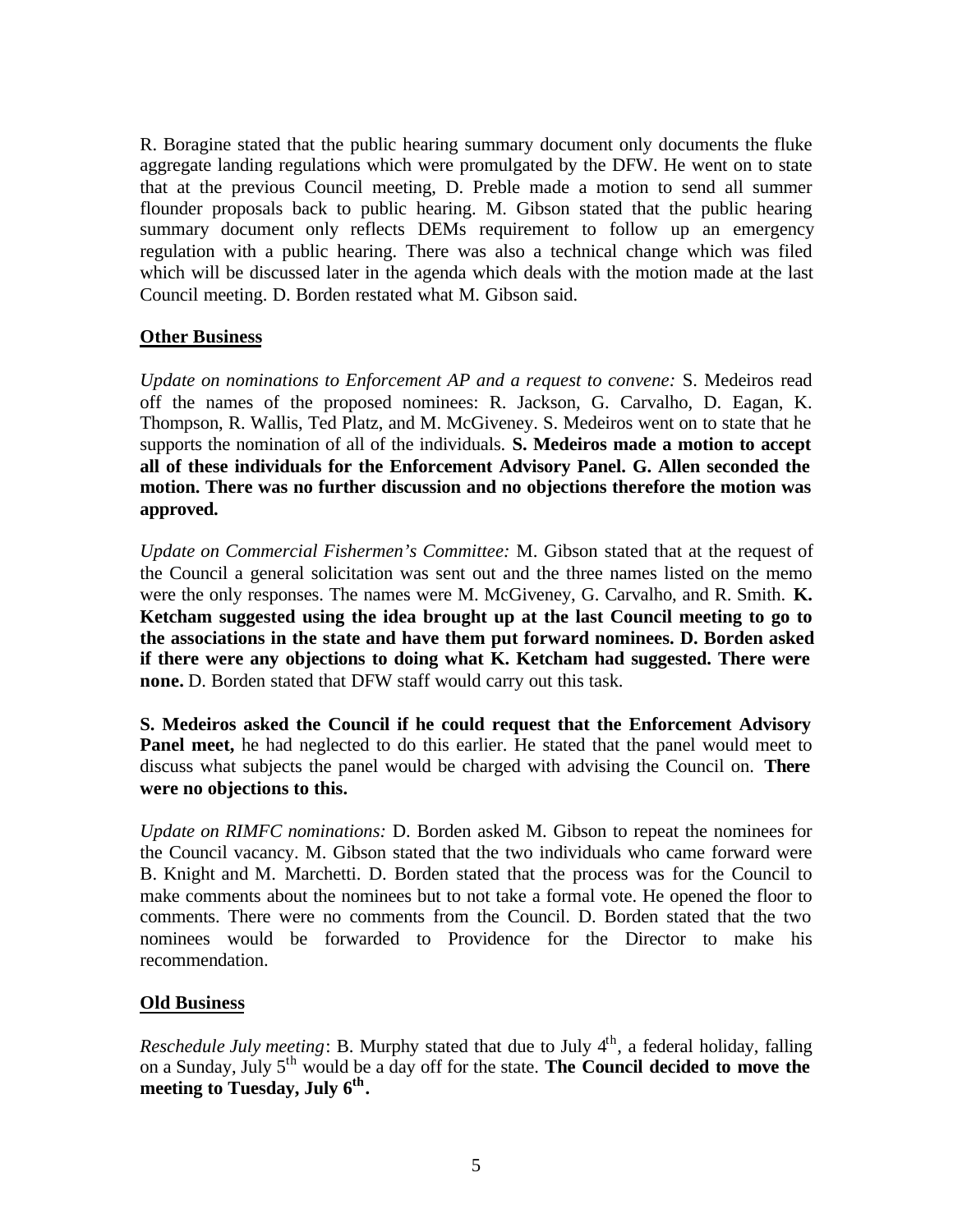*Update on fluke regulations:* M. Gibson stated that two items had been passed out to the Council, a memo from Acting Director Vincent and copies of the technical change which had been filed. Briefly, the Director declined to send the issue back to public hearing citing the fact that the process which had been followed originally was legitimate and procedurally correct. He did however recommend filing a technical change which reinstates the historical allocation percentages but gives the quota over the 2003 base year quota specifically to the summer 1 sub period per the Councils intent. This was done.

K. Ketcham asked what happens if the entire summer 1 quota is not caught, how do the fish get redistributed? M. Gibson stated that any underage gets split between the following sequential periods.

R. Boragine asked that the DFW pay special attention to how the fish are landed during summer 1 this year so that there is a basis to work off of when allocating any quota changes for 2005. M. Gibson stated that the summer 1 quota will be analyzed and brought to the summer flounder advisory panel after the sub period. The DFW will then be able to analyze the performance of the 2004 summer 1 sub period and make a recommendation for 2005.

G. Pope asked about the performance of the fishery from 2003. M. Gibson stated that he thought there was an overage during the winter 1 period and an underage during the summer 1 period.

K. Ketcham asked M. Gibson how the aggregate landing program is working so far. M. Gibson stated that landings have not come in as fast as he anticipated but there had been several weather interruptions this year. The fishery is currently at around 40% landed with a trigger to terminate the aggregate landing program at 80% landed. M. Gibson anticipated that this would occur around mid March.

R. Boragine stated that it was obvious that the Director was not going to revisit aggregate landings therefore he urged the Council to make it a priority so that it does not fall by the wayside. D. Borden stated that a process was currently underway to hold several meetings to discuss aggregate landings as was requested by the Council.

#### **Added agenda items**

*Recreational measures for scup:* D. Borden asked to begin this item with the committee report. K. Ketcham stated that what the meeting boiled down to was that they weren't completely sure what the allowable catch of scup was going to be for the following year because of some data that had come out of New York. The panel was hoping to wait for the DFW to get back to them with a better idea of what the allowable catch was going to be. The panel was planning on meeting again. The problem arose because of a regional assessment rather than a state assessment of recreational catches for scup. This regional assessment groups RI together with New York, Connecticut, and Massachusetts. The panel did recommend some changes based on the potential reduction of 57%. They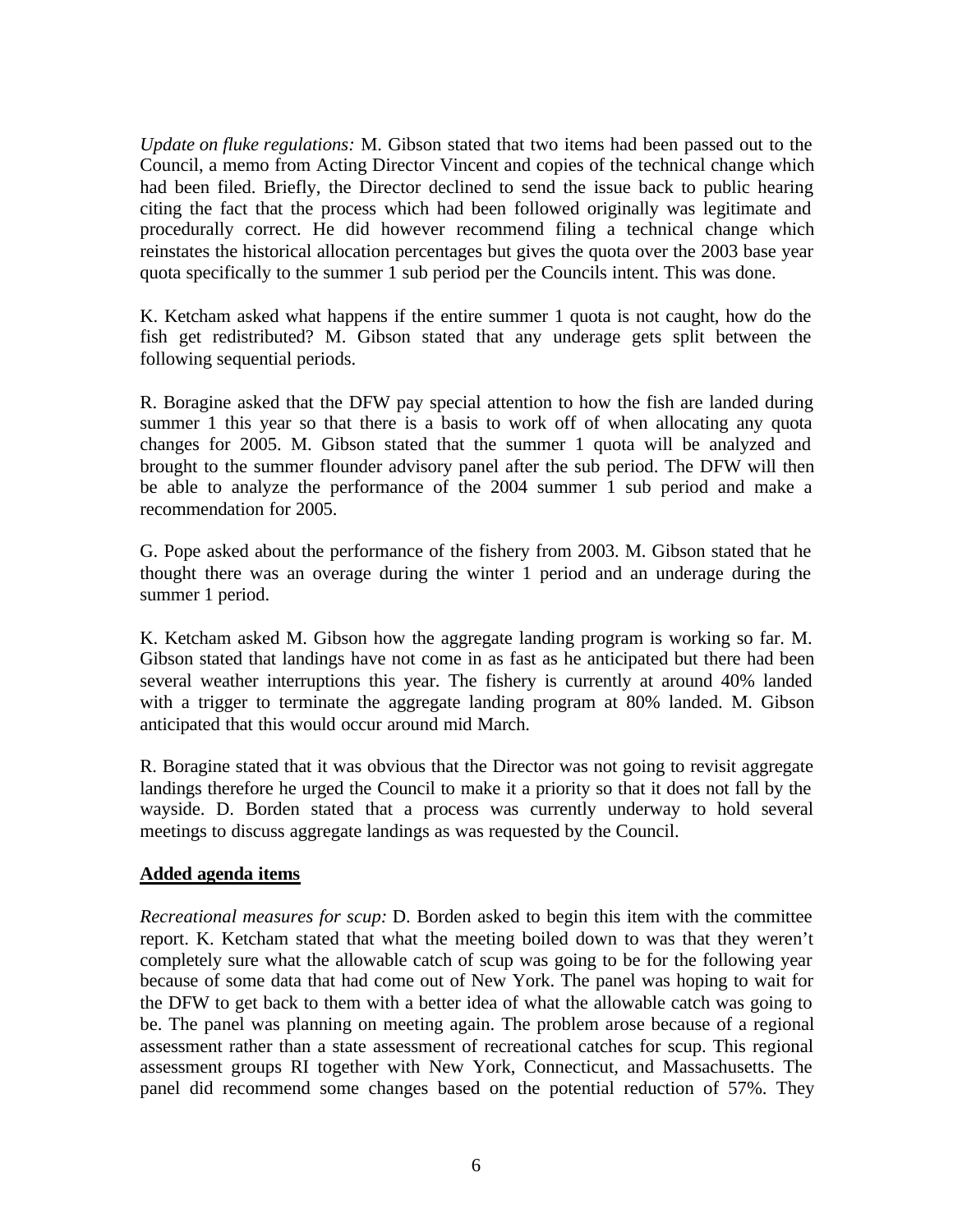decided to raise the minimum size to 11 inches and to have a split season of 8-10 fish bag limit from May to August and then a 50 fish bag limit from the end of August and going as long as possible. It is not specified in the report but the panel wanted the August start date to coincide with Labor Day weekend. D. McPherson stated that the panel did not recommend anything; rather they just discussed the bag limit and seasons and would wait for better data from N. Lazar before making a recommendation. K. Ketcham stated that he felt the panel did want to make the specifications he mentioned earlier their recommendation.

M. Gibson gave a synopsis on why there was a 57% reduction required this year, basically stating that based on a region assessment, New York had a large overage while some of the other states, Rhode Island included, had smaller overages and they averaged out to 57%. For this year Rhode Island takes a hit because of the large overages of other states but in the future it may be one of those other states that take the hit if Rhode Island has a large overage.

K. Ketcham stated that as he read the addendum, New York in this instance seems to get rewarded with more allocation for going way over their quota. M. Gibson stated that a 57% reduction, which is what all the regional states have to adhere to, doesn't seem like a reward to him. There was more debate on this issue as well as the validity of MRFSS data. D. Borden made the point that this is a two fold problem because this MRFSS data will be used in the stock assessment; therefore it may in the end effect commercial fisheries.

There was discussion about the NMFS trawl survey data also, G. Pope and D. Borden both making the point that because of the schooling nature of scup the trawl survey has a tendency to either get very few fish or very many fish. For the past couple of years there was only a small number of fish caught by the survey and if this occurs this year, the fisheries, both commercial and recreational, will be looking at a quota reduction.

G. Carvalho made a point that the movement of scup is temperature driven, therefore if the NMFS sampling design doesn't take this into account, they stand to miss the large schools of fish by either sampling too late or too early.

F. Blount made the point that Rhode Island fisheries are going to be cut in half while the New York fishery will benefit by having over a million pounds of fish in excess of their long term average. D. McPherson supported F. Blount's comments and stated that Rhode Island should not accept any more than a 21.2% reduction in its recreational fishery.

D. Borden stated that this had been discussed at several different levels and it was his impression that this situation was not a done deal, rather it was going to be revisited. He went on to state that he does support this regional approach, but implementing it this year would be unfair due to the large overages in some of the partner states. G. Allen stated that it was not adequate as he saw it to just go by D. Borden saying that he thinks it is going to come back up. He proposed drafting a letter from the Council to the Director of ASMFC stating their disapproval of this amendment. D. Borden stated that the DFW